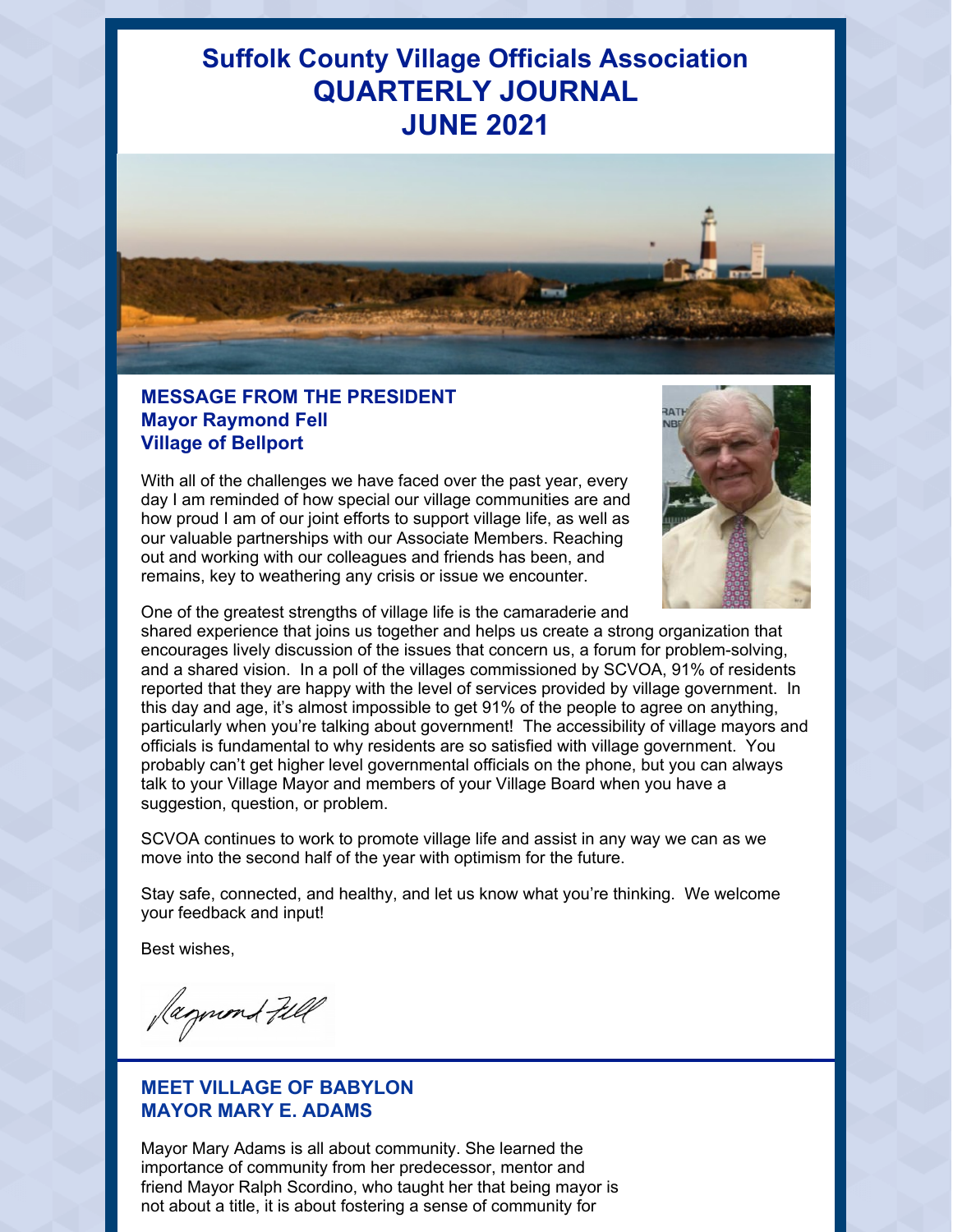your residents. Mayor Adams transitioned into the office after Ralph's tragic and sudden passing, led by one guiding spirit - love of the village.

Mary started her government service as a member of the Village of Babylon Architectural Review Board. Prior to becoming mayor, Mary served as a village trustee and was responsible for all the parks and recreation programs, the Summer Gazebo concerts, as well as the tennis courts, gardens and the village greenhouse. She has also been involved in the budget committee, newcomers' committee, the Babylon Village Volunteer Corps, and creating and expanding many innovative programs for both children and adults in the village including "Winterfest 2020" at Argyle Lake. In addition, Mary served as treasurer of the



Babylon Beautification Society and chairperson of the Babylon Tuna Club.

Together with Mayor Scordino and Deputy Highway Supervisor Scott Glenn, Mary helped create a task force in March 2020 to quickly respond to the needs of the community and business district as a result of the COVID-19 pandemic. The task force worked to issue outdoor dining permits quickly, held regular Zoom meetings to keep residents and business owners updated on COVID-related issues, and assisted business owners and landlords secure loans and funding for critical expenditures.

When Superstorm Sandy devastated the waterfront community in the Village of Babylon, Mary tirelessly assisted with recovery efforts, including serving on the New York Rising Community Reconstruction Program for Babylon Village. For all of her efforts during Superstorm Sandy, Mary received the "Woman of Distinction" Award from the State of New York.

Mary has been the owner of Century 21 Adams Real Estate in the village for three decades. She joined the Chamber of Commerce where she took a leadership role to provide additional avenues for promoting business and bringing additional revenue to the Village of Babylon business district. In addition, Mary served as the grievance chairperson for the New York State Association of Realtors; chairperson for the Professional Standards Committee; member of the Legislative Committee for the Long Island Board of Realtors and New York State Association of Realtors; and is past president of the Long Island Board of Realtors and past vice president of the Suffolk County Multiple Listing Service.

Mayor Adams looks forward to dedicating her experience, hard work and love for Babylon Village to the legacy of Mayor Scordino, preserving village history, traditions and values, while helping the village move forward into a thriving future.

#### **COUNSEL'S CORNER: ARE WE BACK YET?**

#### **Hon. Peter A. Bee, Esq. Bee Ready Fishbein Hatter & Donovan**

Are you still running your BOT meetings entirely by Zoom (or WebEx, or otherwise virtually)? Are BOT members and the public all still logging in and not face-to-face? Or have you switched back to all in-person meetings? Or some combination of both? And what is the Governor saying about this? (Or are you no longer bothering to read the Governor's Emergency Orders?)



the Open Meetings Law ("OML"), meetings of the BOT must be in-person, and open to the public in-person. The principal exception to this is that a BOT member could participate remotely if the public is able to attend in-person at the "remote" BOT member's location (as well as at the place of the in-person BOT meeting).



Additionally, the OML required advance public notifications of the time/place of the BOT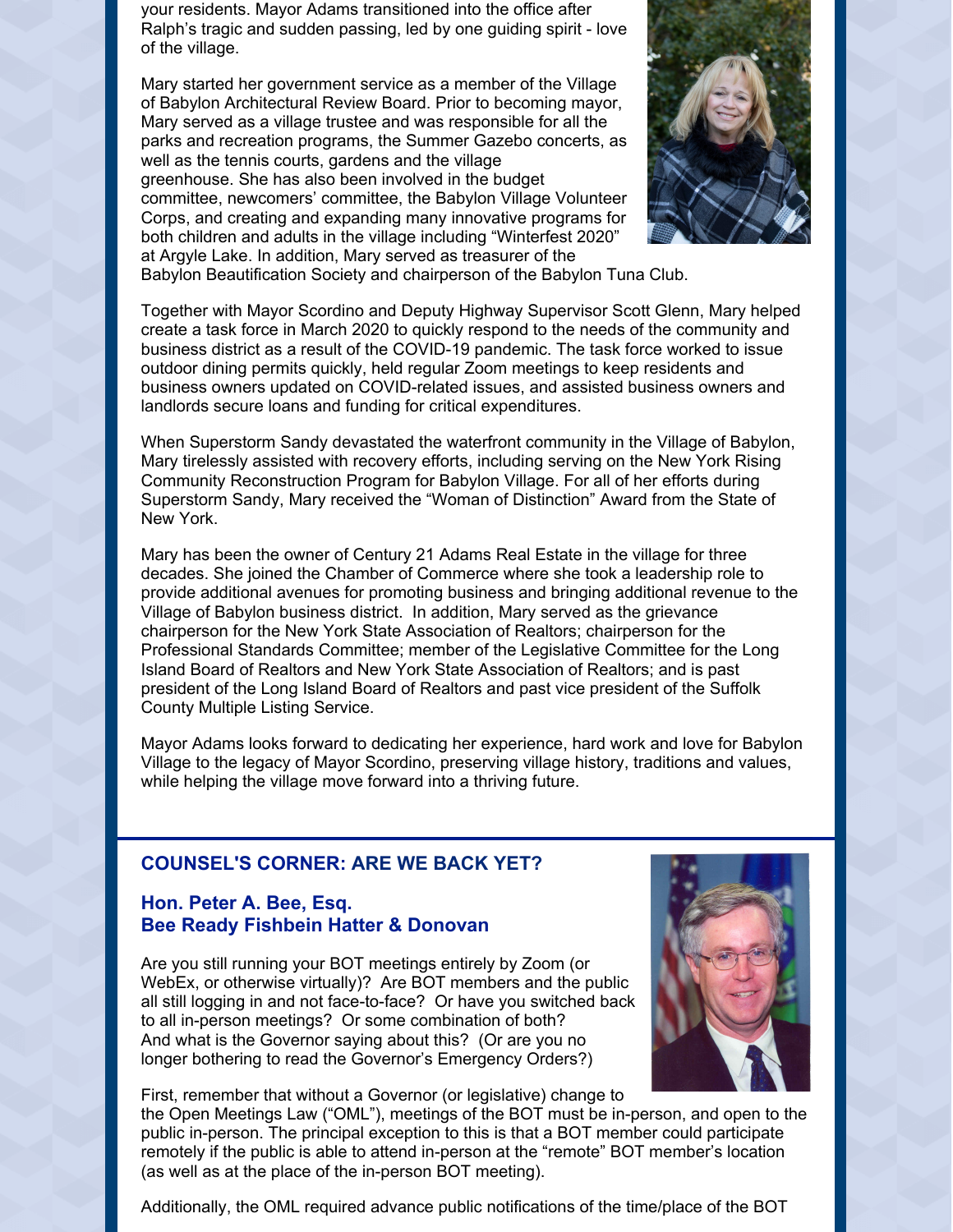meetings, and the advance availability of documents that were anticipated to be discussed (e.g., draft resolutions, back-up contracts, etc.). Governor's Order 202.1 changed the law to allow for remote participation by both BOT members and the public, but added certain requirements for remote attendance at the meeting by the public, as well as a requirement for the recording and transcribing of the meeting. It did not eliminate the need for advance notifications to the public about meeting times/dates, nor did it change the requirement to make advance availability of documents (presumably now to be posted on the village website in advance). It did, however, add a requirement for notification as to how the public was to log-in to the meeting.

Keep in mind that you are allowed (not required) to take advantage of the remote participation in BOT meetings. Of course, if you decide upon in-person meetings, you can still limit capacity, require masks and/or enforce social distancing.

While the Governor's Order has met with some mixed (and creative) compliance by some villages, it has worked for the most part, and even been embraced by some as better for both BOT members and the public.

The good news is that the Governor has extended his emergency changes most recently by his Order 202.109 (issued on May 25, 2021) until June 24, 2021.

So, we're not fully back yet! And, in the world of BOT meetings and the OML, this may be good news!

For additional information, please consult with your village attorney or SCVOA Counsel.

#### **FOCUS ON: SCVOA ASSOCIATE MEMBER ARTHUR J. GALLAGHER RISK MANAGEMENT**

#### **Philip C. Westerman, Senior Vice President**

Every day, our national Gallagher public sector insurance risk management and consulting teams work to help schools, municipalities, state governments, special districts and pooling organizations manage risk. We focus on your villages' risks so that you can focus on your business – of serving the public.



The public wants to know that their elected officials have take an active interest in the day to day business operations of their village and that must include risk management. We are available to review of your villages risk transfer program and provide an municipal insurance marketplace update. We look forward to continuing to serve the members of SCVOA for many years to come.

Have a great summer!

#### **SCVOA OUTREACH**

SCVOA's mission is to provide a voice for the villages of Suffolk County. To that purpose, here are a few of the recent activities we've been engaged in:

**Legalization of Recreational Use of Cannabis -** New York State recently passed Marijuana Regulation and Taxation Act ("MRTA"). SCVOA strongly endorses the opt-out provision for all local municipalities. This provision would enable villages to opt-out of having adult-use cannabis dispensaries in their villages, as well as approving on-site consumption licenses. The deadline for passing this law is December 31, 2021 and SCVOA sent out a statement to all villages supporting it.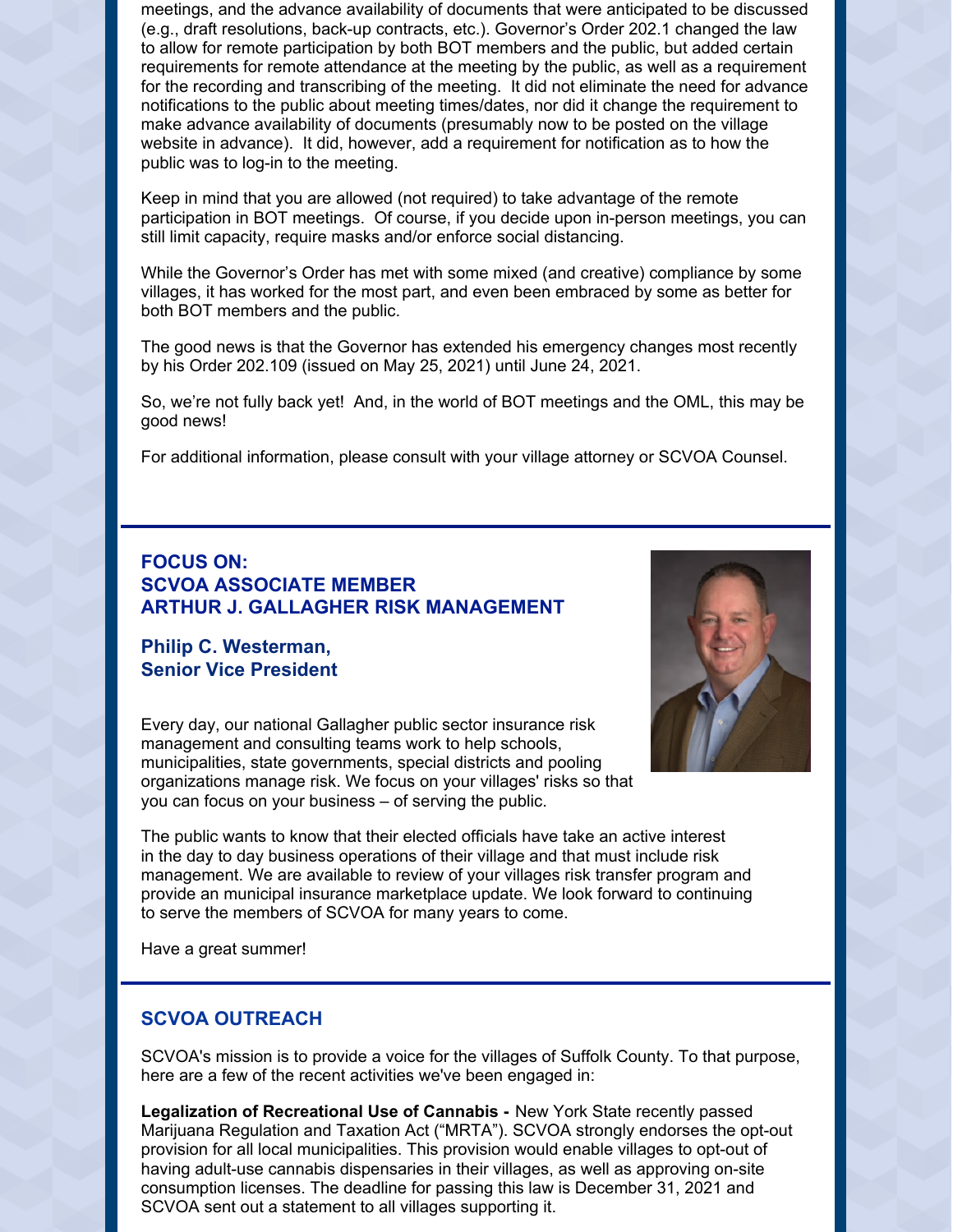**Moving Village Elections to November -** SCVOA believes recently proposed legislation to move village elections to November violates the NYS Constitution's guarantees to local government powers, introduces partisanship into a currently non-partisan election process, and devalues the importance of media attention to local elections. SCVOA joins with the New York Conference of Mayors ("NYCOM") in opposing this legislation and recommends against its enactment into law.

**"Reckless Bicycle" Legislation -** SCVOA supports the proposed local legislation entitled "A Local Law to Discourage Reckless Biking in Suffolk County" introduced by Legislator Kara Hahn in response to the frequent dangerous situations created by reckless bikers.

#### *WECOME TO OUR NEWEST ASSOCIATE MEMBERS!*

#### **AXIS CONSTRUCTION**

#### **BENCOR / S.J. EDWARDS, INC.**

### **CULLEN & DANOWSKI**

**JOHNSON CONTROLS**

**NELSON & POPE**

## *With great appreciation to our*

#### **ASSOCIATE MEMBERS**

**7-Eleven.** Contact: Sean O'Neill, Sean.o'neill@7-11.com Convenience store business.

**R.S. Abrams & Co.** Contact: Marianne Van Duyne, mvanduyne@rsabrams.com Accounting and consulting firm primarily serving school districts, not-for-proft groups, and state & local governments.

**Absolute Auctions & Realty.** Contact: Philip Gableman, info@aarauctions.com A leader in the auction industry of both real and personal property assets for over 70 years.

**Albrecht, Viggiano, Zureck & Company (AVZ).** Contact: Jeff Davoli, jdavoli@avz.com Certified public accounting firm.

**Altice USA.** Contact: Frank Alleva,Francis.alleva@alticeusa.com Communications and media company.

**Amato Law Group.** Contact: Andrea Rothamel, arothamel@amatofirm.com Law firm focusing on land use, zoning, real estate, lending, environment, telecommunications, commercial litigation.

**American Red Cross LI.** Contact: Neela Lockel, neela-lockel@redcross.org. Serves more than 2.8 million people on LI, responding to emergencies and disasters across the region.

**Arthur J. Gallagher Risk Management Services.** Contact: Philip C. Westerman, phil\_westerman@ajg.com Provides highly specialized public sector risk management and insurance solutions.

**AT&T.** Contact: Brandon V. Ray, brandon.ray.1@att.com International telecommunications company.

**AvalonBay Communities Inc.** Contact: Michael Adamo, michael\_adamo@avalonbay.com Real estate investment trust focused on developing apartment communities in high barrier-to-entry markets.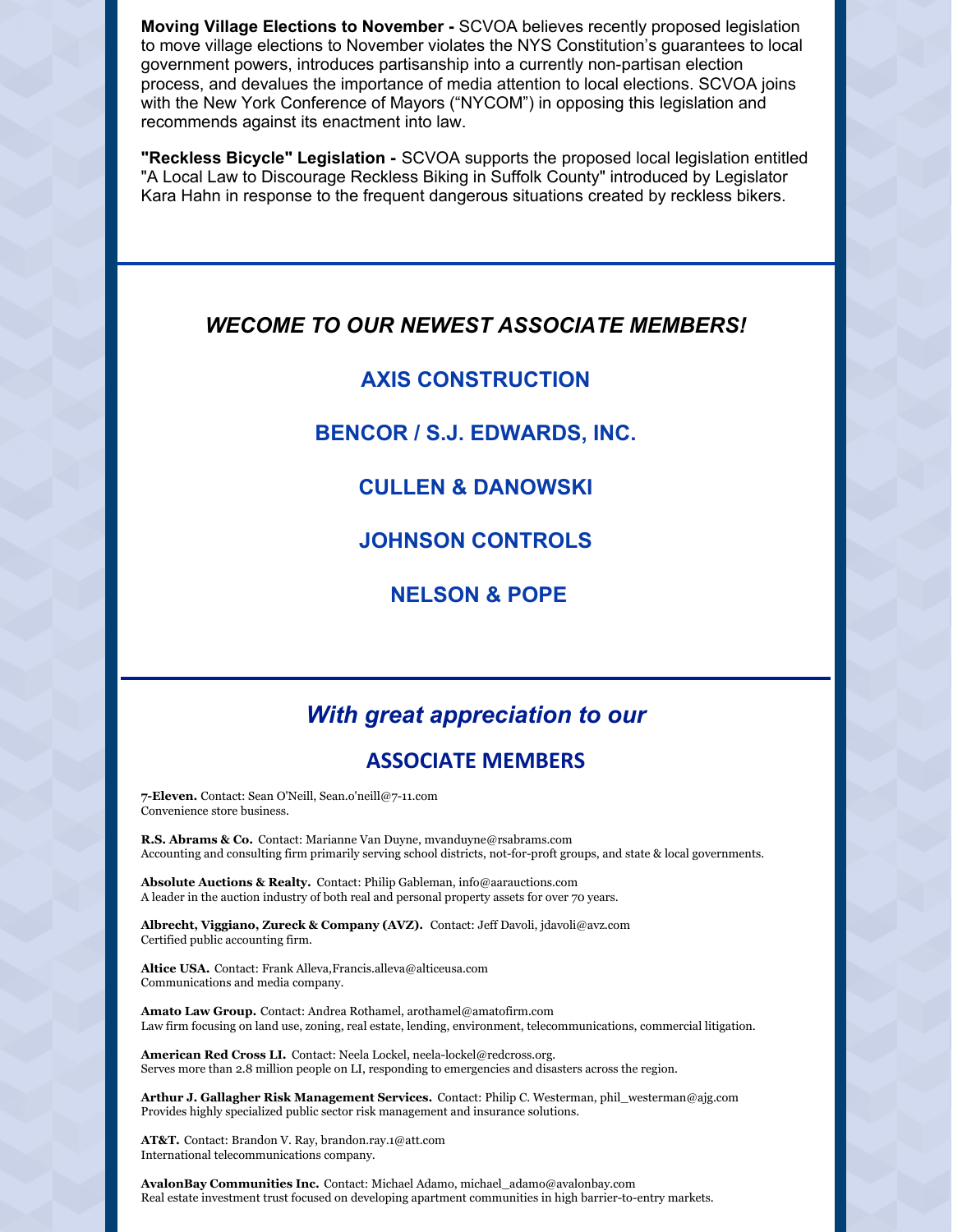**Axis Construction.** Contact: Ralph Lambert, rlambert@theaxisgroup.com Construction management, contracting and modular construction services including pre-design consultation, on-site project management, and post-construction follow-up

**Town of Babylon IDA.** Contact: Matthew McDonough, mmcdonough@babylonida.org Town of Babylon's central vehicle for economic development.

**BEB Capital.** Contact: Lee Brodsky, lbrodsky@bebcapital.com Real estate investment firm featuring established and emerging markets throughout the East Coast.

**Bee Ready Fishbein Hatter & Donovan.** Contact: Peter Bee, Esq, pbee@beereadylaw.com Law firm focused on representing local government entities.

**Belfor Property Restoration.** Contact: Michael A. Loguercio Jr., michael.loguercio@us.belfor.com Provides disaster restoration and emergency response services.

**Bencor/S.J. Edwards Inc.** Contact: Sharon Davis, sharon.davis@sjedwards.com Insurance, human resource and financial services.

**Brown, Altman & DiLeo, LLP.** Contact: David N. Altman, Esq, altman@brownaltman.com Law firm focusing on all phases ofcommercial real estate and municipal law.

**Cameron Engineering.** Contact: John Cameron, jcameron@cameronengineering.com A full service consulting engineering and planning firm founded in 1985.

**Community Development Corp of LI.** Contact: Gwen O'Shea, goshea@cdcli.org. Regional non-profit organization formed to help create affordable housing opportunities.

**Comp Alliance.** Contact: John Triessl, jtriessl@wrightinsurance.com Provides comprehensive workers' compensation coverage and services to New York's municipalities and schools.

**Cullen & Danowski, LLP.** Contact: Christopher Reino, CPA, cvr@cdllp.net Full-service accounting firm offering a broad range of services for business owners, executives, and independent professionals.

**Law Offices of Mark Cuthbertson.** Contact: Mark Cuthbertson, Esq, mcuthbertson@cuthbertsonlaw.com Represents municipalities, community development agencies, and zoning applicants in all phases of land use development.

**Damianos Realty Group, LLC.** Contact: Cristofer Damianos, cdamianos@drgrealty.com Damianos Realty Group is a commercial real estate company.

**Delaware North.** Contact: Chuck Kilroy, ckilroy@delawarenorth.com Privately-held hospitality and food service company.

**Discovery Land Company.** Contact: Mark Hissey, mail@discoverylandco.com Private resort community development company.

**Empire BlueCross BlueShield.** Contact: Dominick Pellegrino, dominick.pellegrino@empireblue.com Largest health insurer in New York State.

**Farrell Fritz.** Contact: Anthony Guardino, Esq, aguardino@farrellfritz.com Municipal law firm focusing on zoning, real estate, and land use.

**Flushing Bank.** Contact: Thomas Buonaiuto, tbuonaiuto@flushingbank.com NYS bank providing wide range of banking and investment services.

**Fundamental Business Service, Inc.** Contact: Dennis Farrell, dfarrell@fbsnet.com Provides data management and business solutions for local municipalities.

**GEI Consultants, Inc., PC.**

Contacts: Errol S. Kitt, ekitt@geiconsultants.com & Gary A. Rozmus, grozmus@geiconsultants.com Provides geotechnical, environmental, coastal resources, and ecological consulting and engineering services.

**Good Energy.** Contact: Edward Carey, EdwardCarey@GoodEnergy.com Residential, commercial, and industrial energy procurement consultant and broker, and the number one designer and operator of community energy aggregations in the United States.

**H2M Architects & Engineers.** Contact: Joyce Cuggino, jcuggino@H2M.com Architectural, engineering, and environmental consulting firm.

**Hawkins Delafield & Wood, LLP.** Contact: Robert P. Smith, rsmith@hawkins.com Law firm focusing on public finance and public projects.

**Humes & Wagner, LLP.** Contact: Chris Wagner, chriswagner@humeswagner.com Law firm representing individuals, not-for-profit organizations, businesses, and numerous villages on Long Island, both as general and special counsel.

**Island Pump & Tank.** Contact: Joe Diandrea, JoeD@islandpumpandtank.com Provides comprehensive environmental and petroleum services to a variety of industries.

**Heatherwood Communities.** Contact: Terese Cirone, tcirone@heatherwood.com Developer of upscale residential rental communities, commercial property and luxury urban spaces.

**J. R. Holzmacher PE, LLC.** Contact: J. Robert Holzmacher, bob@holzmacher.com Engineering firm servicing industry, government, municipalities, law firms, and other consulting firms.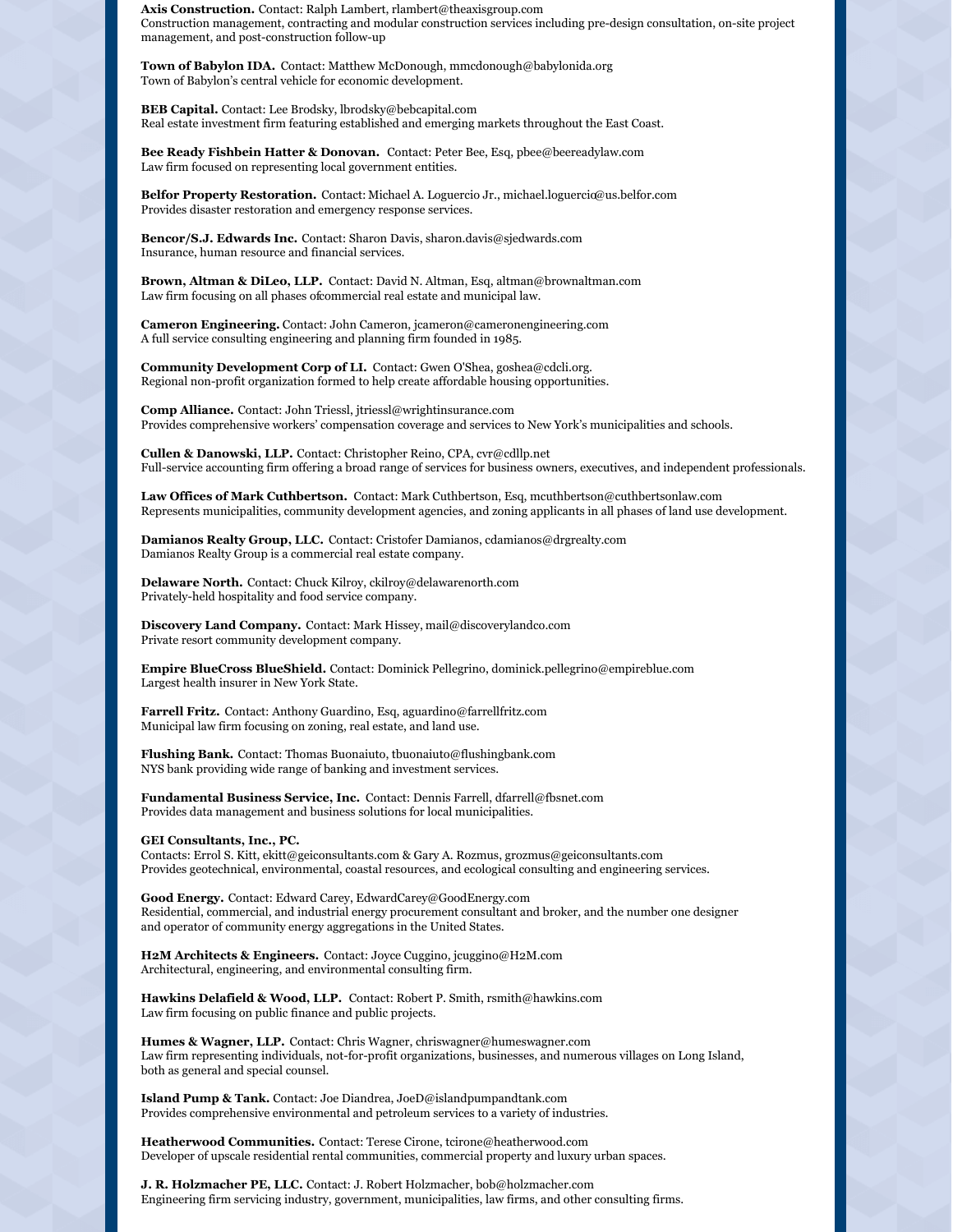**HomeServe USA.** Contact: Myles Meehan, myles.meehan@homeserveusa.com Independent provider of emergency repair service plans.

**Hotel Indigo East End.** Contact: Rob Salvatico, rsalvatico@jaralproperties.com Family-owned and operated hotel, restaurant and lounge.

**Johnson Controls.** Contact: Chris Fitzsimmons, chris.fitzsimmons@jci.com Full range of systems and solutions to make buildings more sustainable.

**Kaufman Dolowich & Voluck LLP** . Contact: Erik Ortmann, eotmann@kdvlaw.com. Law firm known for numerous practice areas and commitment to community service.

**Lamb & Barnosky, LLP.** Contact: Eugene Barnosky, erb@lambbarnosky.com Full-service law firm.

**The Lauro Group.** Contact: Robert A. Lauro, rlauro@thelaurogroup.com Civil land use consulting firm servicing national chain developers.

**Local 342 LI Public Service Employees.** Contact: William Hennessey, local342@optonline.net Organization that works to improve contracts, wages, working conditions and overall quality of life for every member of LIPSE.

**Long Island Builders Institute.** Contact: Mitch Pally, mitch@libi.org Building industry trade association of Nassau-Suffolk builders, developers, and remodelers.

**Long Island Contractors' Association (LICA).** Contact: Marc Herbst, info@licanys.org LICA represents LI's heavy construction contractors, subcontractors, suppliers and industry supporters.

**Long Island Housing Partnership, Inc.** Contact: Peter J. Elkowitz, Jr., pelkowitz@lihp.org Provides housing for low-income residents.

**Marcum LLP.** Contact: Jeffrey M. Weiner, Jeffrey.Weiner@marcumllp.com Accounting and financial advisory firm.

**Nassau County Village Officials Association (NCVOA).** Contact: Ralph J. Kreitzman, exec@ncvoa.org Not-for-profit organization representing all of Nassau County's 64 villages.

**Nelson & Pope.** Contact: Eric J. McFerran, emcferran@nelsonpope.com Full-service engineering, architecture and surveying firm.

**New York Cooperative Liquid Assets Securities System (NYCLASS)** Contact: Shawn Cullinane, shawn.cullinane@newyorkclass.org Short-term, highly liquid investment fund designed specifically for the public sector.

**Joseph W. Prokop, PLLC.** Contact: Joseph W. Prokop, Esq, jwprokopesq@aol.com. Specializes in village law and represents villages as village attorney and counsel.

#### **PSEG Long Island**

Contacts: Karyn Kemp-Smith, Karyn.kemp-smith@pseg.com & Vincent Frigeria, Vincent.frigeria@pseg.com Industry-leading electric company providing service on LI and The Rockaways.

**Public Employer Risk Management Association (PERMA).** Contact: Leah Demo, ldemo@neami.com Largest self-insurance pool for public entities in New York State.

**Strategic Planning Systems Inc.** Contact: Michael Dawidziak, miked@strategic-planning.com Specializes in all aspects of direct voter contact and public opinion services.

**Suffolk County Industrial Development Agency (IDA).** Contact: Kelly Morris Promotes economic development within Suffolk County.

**Suffolk Transportation Service, Inc.** Contact: Tom McAteer, tmcateer@suffolkbus.com Provides school bus and public transportation services.

**Tate Grossman Kelly & Iaccarino, LLP.** Contact: Riccardo Iaccarino, riaccarino@bislawfirm Law firm focusing on a broad range of practice areas.

**Total Technology Solutions.** Contact: Lisa Guerin, lguerin@total.us.com Full-service IT solutions provider.

**Tritec Building Company.** Contact: Robert Loscalzo, robl@tritecre.com. Provides construction services as general contractor, construction manager, or design builder.

**U.S. Green Building Council-LI Chapter (USGBC-LI).** Contact: Daniel Busi, dbusi@usgbc-li.org Encourages and facilitates sustainable building practices on Long Island.

**VHB.** Contact: Kevin Walsh, kevinwalsh@vhb.com Provides planning, transportation, land development and environmental services along the east coast.

**Vision Risk Management Services.** Contact: Al Levy, alevy@vrmanagement services.com Provides innovative solutions to claims management.

### **SCVOA EXECUTIVE BOARD**